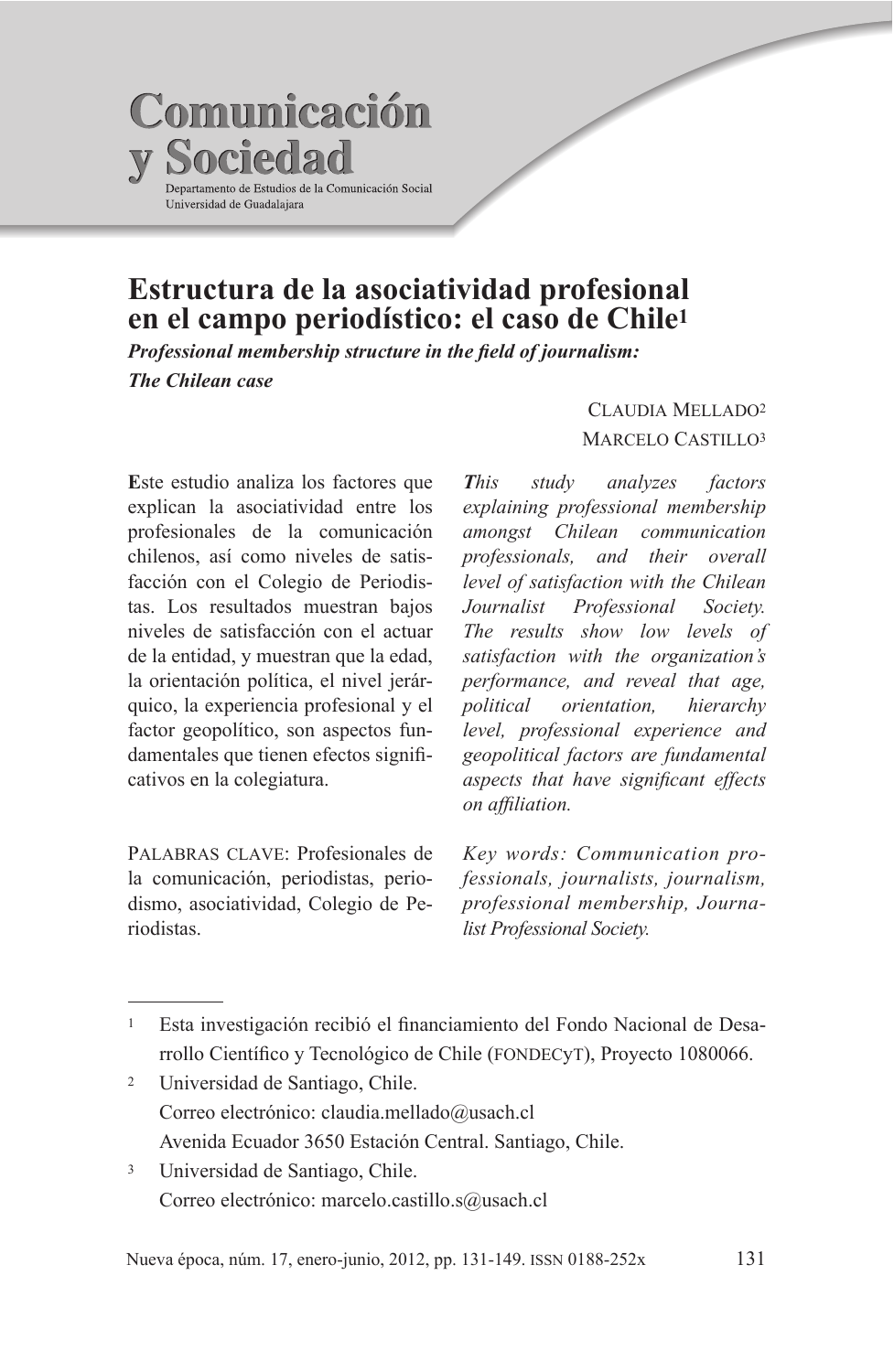#### **INTRODUCCIÓN**

En el imaginario del periodismo profesional, cinco han sido los valores ideales que a lo largo de las décadas le han dado legitimidad y credibilidad a su quehacer: servicio público, objetividad, autonomía, inmediatez y ética (Deuze, 2005, pp. 446-447). No obstante, muchos de esos valores vienen siendo puestos en duda alrededor del mundo, desafiados tanto por la irrupción de las nuevas tecnologías, como por los efectos de la economía global y la política (Christians, Glasser, McQuail, Nordenstreng & White, 2009).

La mayoría de dichos factores tienen directa relación con la autoregulación que quienes conforman la profesión puedan tener de su que hacer. En ese contexto, y dentro del fenómeno global de desinterés por pertenecer a agrupaciones gremiales, profesionales y asociativas de distinto tipo (World Values Survey, 2009), la capacidad asociativa de los periodistas alrededor del mundo ha sufrido un fuerte retroceso, perdiendo poder y visibilidad en la sociedad.

Las organizaciones asociativas responsabilizan de esta situación a la represión antisindical que impusieron las distintas dictaduras de la región, así como a la crisis global de participación y empoderamiento social. Las entidades académicas, en tanto, lo vinculan a una desvalorización general de la profesión periodística, así como a los fuertes cambios económicos y educativos que terminaron por alterar la tradicional relación periodistas/medios de comunicación, mermando la identidad profesional dentro de la actividad (Mellado, 2009a).

La perspectiva de los propios profesionales, sin embargo, ha sido omitida dentro de la discusión. En efecto, pese a las implicaciones que la falta de organización formal tiene en la construcción identitaria, en el estatus profesional y en el ejercicio de la actividad periodística diaria, la asociatividad no ha sido objeto de sistemáticas reflexiones y estudios en torno a los periodistas y el periodismo. Por ello, considerando las implicancias que las agrupaciones profesionales pueden tener en el desarrollo de cada campo/disciplina, así como la crisis identitaria que hoy enfrenta el periodismo en Latinoamérica (Aguirre, 1992; Mellado, 2009b, 2010; Mellado & Parra, 2008), esta investigación pretendió examinar -bajo el paraguas de la colegiatura volunta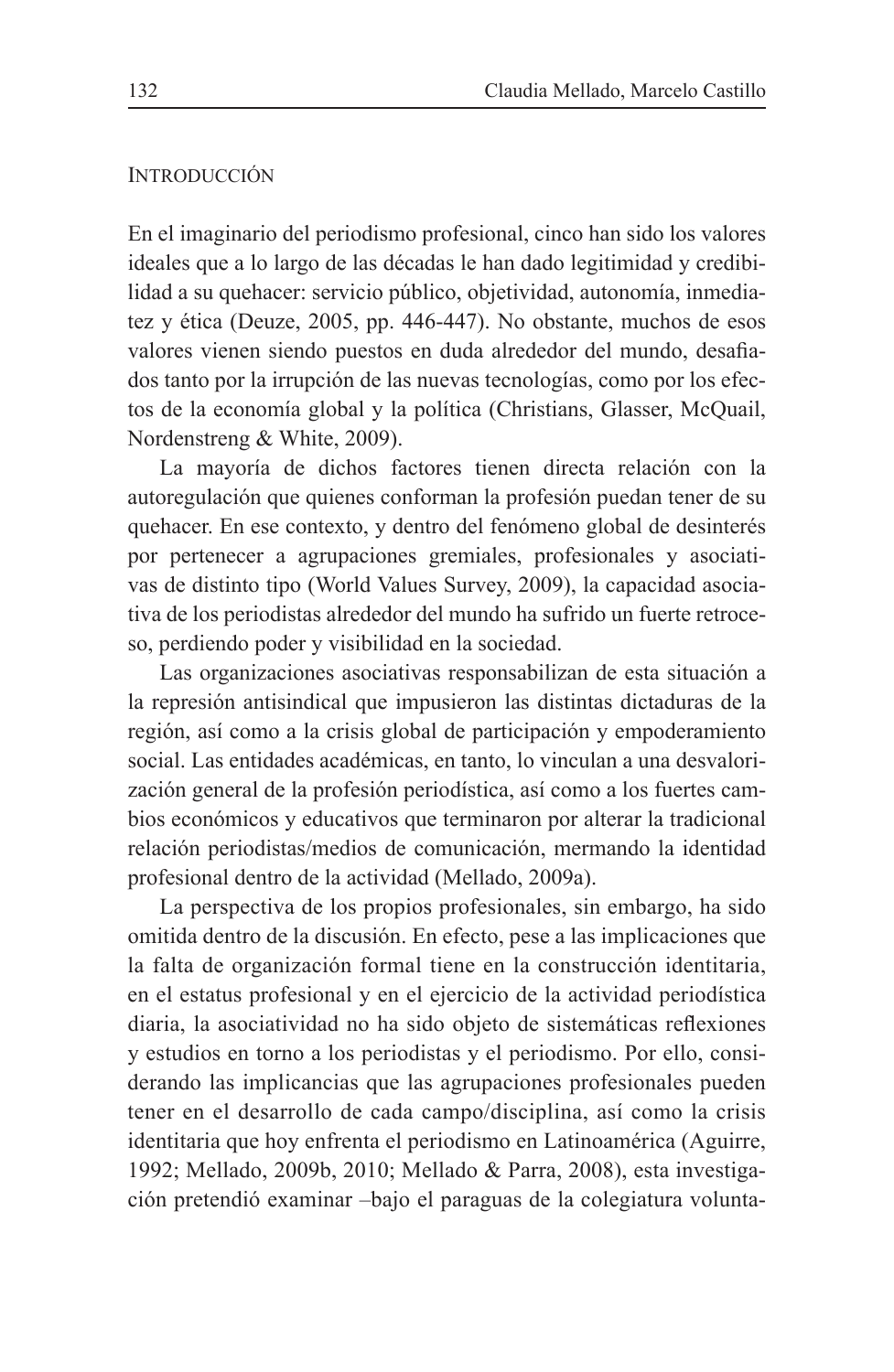ria-la estructura de la asociatividad de los periodistas, utilizando a Chile como estudio de caso.

Específicamente, el presente estudio analiza qué factores determinan que un periodista profesional esté o no colegiado, y qué niveles de satisfacción existen actualmente entre los periodistas colegiados hacia la entidad, analizando las implicancias que todo ello tiene en el estado del periodismo, así como posibles alternativas de mejoramiento.

## LOS COLEGIOS DE PERIODISTAS EN LATINOAMÉRICA: EL CASO CHILENO

Aunque los primeros antecedentes de la sindicalización periodística surgen mucho antes del reconocimiento oficial de la profesión, el primer Colegio de Periodistas en Latinoamérica se creó en Cuba en 1942; para los años noventas había ya otros 14 países de la región que poseían el sistema de colegiatura para efecto de los periodistas: Bolivia, Brasil, Chile, Colombia, Costa Rica, República Dominicana, Ecuador, El Salvador, Guatemala, Honduras, Nicaragua, Panamá, Perú y Venezuela.

En Chile, el Círculo de Periodistas de Santiago se creó en el año de 1907. Esta organización reunía a todos aquellos que practicaban el oficio de periodista cuando aún la actividad no era considerada una profesión universitaria, y era reconocida como el gran motor que impulsa la profesionalización y la colegiación. Durante la década de los años cincuenta se fundaron las primeras escuelas de periodismo en el país (Universidad de Chile y Universidad de Concepción), y pese a la resistencia de las empresas periodísticas de la época (Gardner, 1985; Garrison & Goodsell, 1996), se creó el Colegio de Periodistas de Chile el 11 de junio de 1956, por una ley de la República. Se concibió como una institución compuesta "por quienes tengan la calidad de periodistas de acuerdo a la legislación vigente" (Colegio de Periodistas de Chile, 2002); vale decir, por quienes tengan el título profesional otorgado por una universidad.

La ley que amparaba la existencia de la entidad, consideraba obligatoria la colegiación para ejercer la profesión, entregándole la facultad de regular el ejercicio profesional, buscando así cautelar la calidad de la información que recibiría la ciudadanía.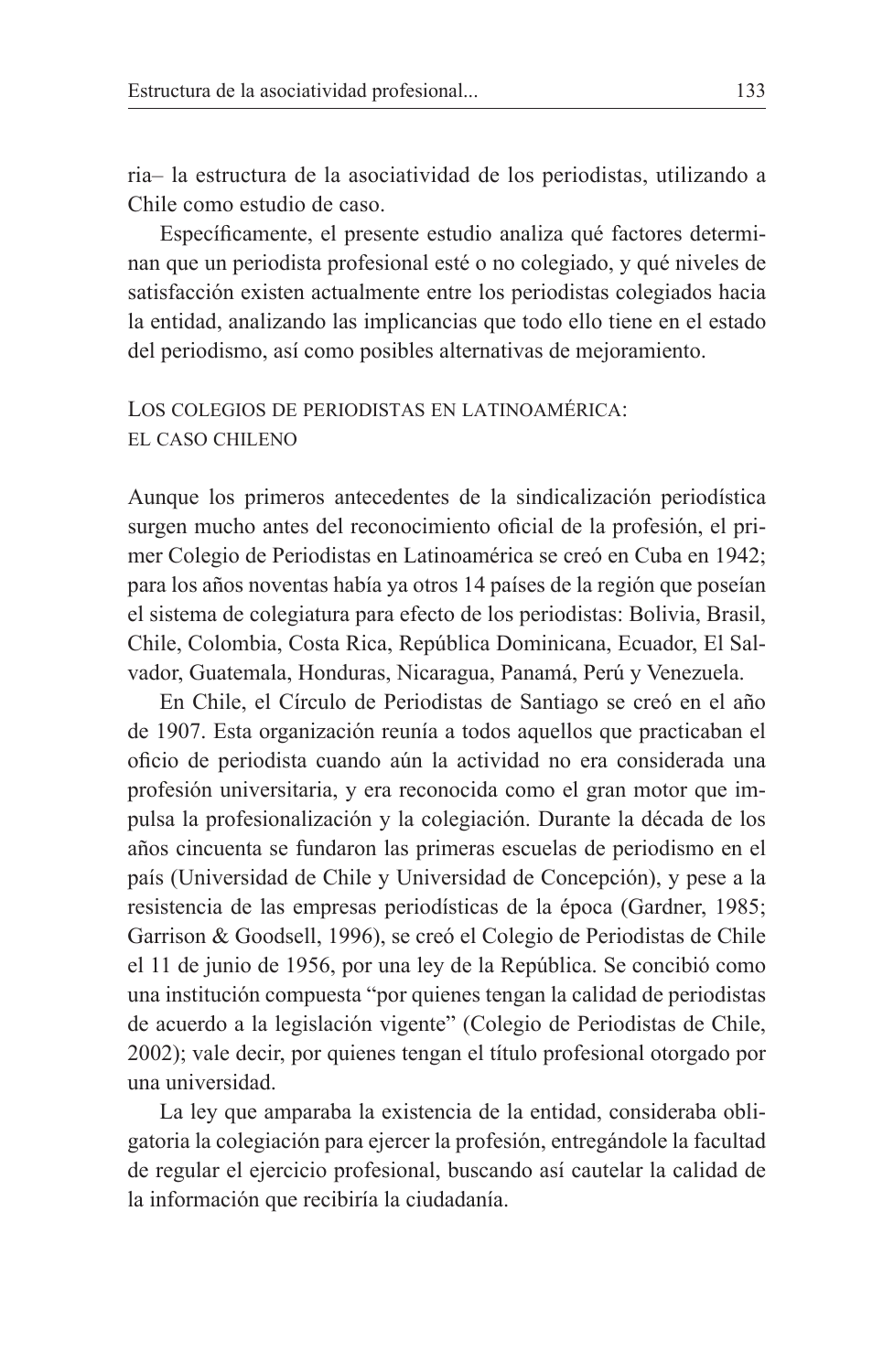En efecto, el Colegio fue un actor importante en la vida política y contó con una afiliación numéricamente abundante. Como otras asociaciones profesionales, tenía la función de representar a sus miembros, cuidar la dignidad de la profesión, defender la libertad de información y la autonomía profesional; aplicar sanciones a aquellos que violaran la ética periodística y, finalmente, asegurar una justa compensación económica para sus integrantes.

Los fuertes cambios políticos, económicos y culturales sufridos por la región durante las últimas décadas, sin embargo, debilitaron fuertemente a los colegios de periodistas.

Por un lado, la colegiación obligatoria comenzó a ser considerada como un obstáculo a la libertad de expresión. Freedom House, por ejemplo, en su reporte anual de 2010 para los países andinos, incluyó dentro de la restricción a la libertad de prensa la colegiación obligatoria.

Por otro lado, la implantación de diferentes dictaduras militares en muchos países del continente restó poder a estas instituciones. En Chile, bajo un claro propósito ideológico y económico, el régimen militar de Augusto Pinochet planteó destruir las instancias calificadas de "corporativistas" que pudieran generar resistencia a la implantación del modelo socioeconómico actual. El Colegio de Periodistas fue una de las primeras entidades que sufrió las consecuencias y se vio incluso aún más menoscabado que los demás grupos profesionales organizados.

En la práctica, cuando en 1981 se derogó el estatuto jurídico especial que rigió a estas instituciones, eliminando la obligatoriedad de la inscripción para el ejercicio de una profesión u oficio, se transformó a los colegios profesionales en asociaciones gremiales de libre afiliación, perdiendo el carácter de organismos reguladores del ejercicio de cada actividad, de acuerdo a criterios de formación profesional y éticos.

La tuición ética desaparece, y se pierde la potestad legal de defender y supervigilar el derecho de autonomía de estos profesionales, así como cualquier atribución que los colegios pudieran tener en torno a los lineamientos formativos de los futuros periodistas. En efecto, nuevas necesidades sociales comenzaron a ser abastecidas por estos profesionales en otros campos ocupacionales dentro de la comunicación, amparados por el mercado y por la formación universitaria que avala esta diversidad ocupacional. Es así como hoy, más de 30% de quienes estudian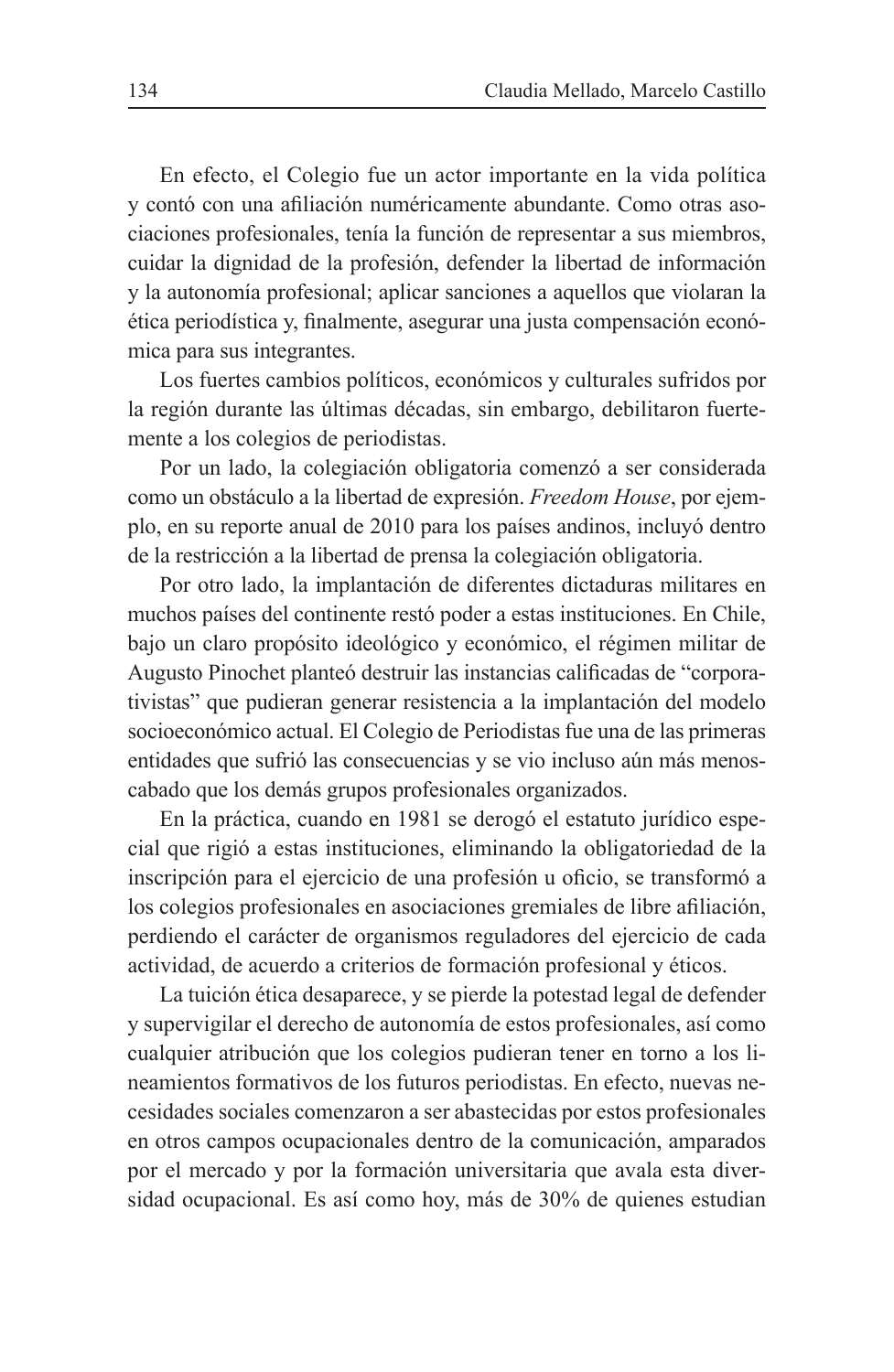periodismo en Chile, no trabajan como tal, sino que se desempeñan en la construcción de estrategias de comunicación para instituciones estatales, empresas, gobiernos locales, instituciones de la sociedad civil, y productoras y consultoras (Mellado, Salinas, Del Valle & González, 2010). Esta situación se repite, de forma similar, en la mayor parte de los países latinoamericanos (Aguirre, 1992; Benassini, 1994; Felafacs-NCA. 2010).

Dentro de la normativa constitucional vigente en Chile se señala dentro del capítulo de derechos fundamentales, en su artículo 19, que: "nadie puede ser obligado a pertenecer a una asociación". Así es como hoy, cualquier periodista puede ejercer la profesión sin estar inscrito en el Colegio o sin siguiera reconocer a la organización como representativa del gremio. Específicamente en Chile, los niveles de asociatividad dentro de la profesión son muy bajos, en tanto menos de 12% de quienes han estudiado periodismo en la universidad, está inscrito en el Colegio de Periodistas (Mellado et al., 2010).

Paralelamente, y aunque el Colegio de Periodistas de Chile sólo acepta como miembros a quienes tienen el título profesional que los avale, los medios de comunicación comienzan a definir criterios propios para la contratación de periodistas y para definir quién es o no periodista, amparados por la ley. El artículo 5<sup>°</sup> de la Ley de Prensa vigente en el país declara que los que se llamen periodistas deben tener un grado de universidad profesional legalmente válido en Chile. Sin embargo, ésta no estipula ni prohíbe que ajenos a la profesión la ejerzan v/o practiquen, si ellos no se denominan a sí mismos como tal.

La irrupción de las nuevas tecnologías no ha hecho otra cosa que agudizar esta situación, donde gracias a la amplia disposición de medios para que un emisor envíe su mensaje a cientos de miles de auditores, lectores y radioescuchas, cualquier ciudadano puede sentirse potencialmente periodista. La contrapartida de esta verdadera democratización de las comunicaciones está en que se hace más difícil garantizar la calidad de las informaciones que se difunden por estos medios, su veracidad y su precisión.

Justamente, la colegiación obligatoria buscaba garantizar que quienes elaboraban información para consumo masivo contaran con una formación profesional, que aportaba instrumentos técnicos, científicos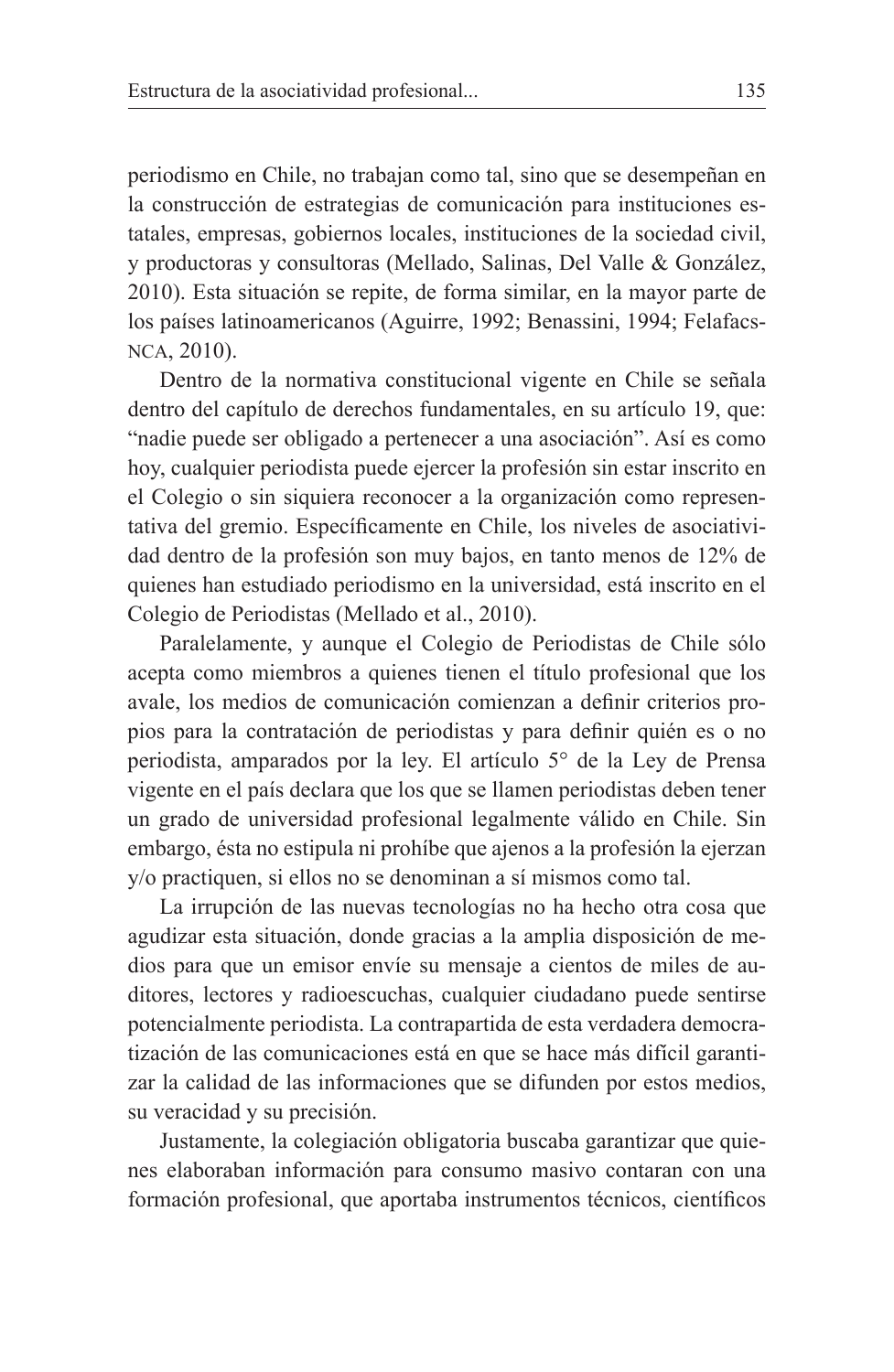y una regulación ética común. Si bien esa normativa no aseguraba la calidad del ejercicio profesional, establecía límites y normas que los propios periodistas se encargaban de hacer cumplir.

Desde otra perspectiva, la acción del mercado ha llevado, sin duda, a la multiplicación de los profesionales con título de periodista y a una grave precarización de las condiciones laborales de quienes practican la actividad. Un estudio sobre la educación y el mercado laboral para recién egresados de periodismo en el país (Délano, Niklander & Susacasa, 2007) proyecta que en el año 2013 existirán más de 17,000 periodistas titulados en Chile, agudizándose el alto desempleo que existe entre los recién titulados, que a fines de 2006 se calculaba en 32.9%.

Esta realidad llevó al Colegio de Periodistas a organizar durante el año 2007, la campaña publicitaria "No seas un periodista frustrado", como una forma de desincentivar el ingreso de los futuros alumnos, a las carreras universitarias vinculadas a la profesión. Con posterioridad a la campaña, varias escuelas de periodismo cerraron el ingreso de estudiantes y otras sencillamente dejaron de funcionar. No obstante, no aumentó la colegiación ni se conoce un aporte específico de la orden profesional para enfrentar las dificultades del mercado laboral de los periodistas.

## **METODOLOGÍA**

Los datos que se reportan en este artículo corresponden a los resultados de una encuesta *online* aplicada a periodistas titulados y en ejercicio en las ciudades más importantes de las regiones de Antofagasta, Biobío, La Araucanía y Metropolitana de Chile. Estas cuatro zonas territoriales representan el norte, centro y sur del país, abarcando 70% de la población nacional.

El objetivo del estudio fue conocer y analizar los factores que explican la asociatividad de los periodistas chilenos al Colegio de Periodistas, así como los niveles de satisfacción que los profesionales tienen en torno a la entidad. La encuesta forma parte del proyecto de investigación FONDECYT 1080066 "Estudio comparativo de la realidad de los profesionales de la comunicación en las regiones de Antofagasta, Biobío, La Araucanía y Metropolitana de Chile: ordenamiento geopolítico,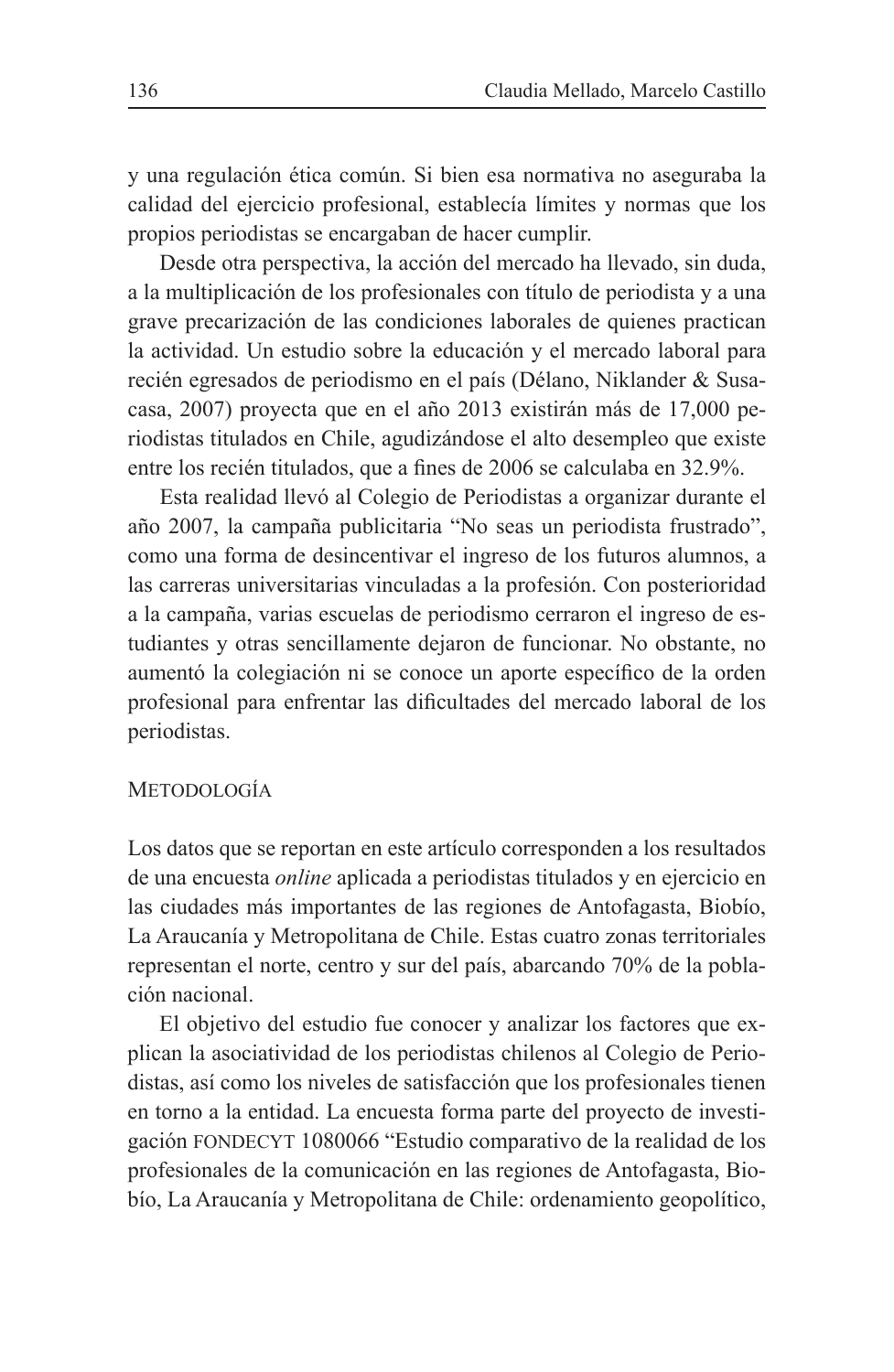lógicas productivas y mediación social", cuyo propósito es identificar y entender las diferentes culturas profesionales, organizacionales y territoriales relacionadas con la práctica y la enseñanza en el campo de la comunicación

#### Muestra

Siguiendo el trabajo de Mellado et al. (2010) respecto de las diferentes áreas laborales en las que se desenvuelven los periodistas chilenos, se incluyó dentro de la muestra a los periodistas titulados que trabajaban tanto en el área de producción de contenido de prensa -producción noticiosa bajo los criterios convencionales de la prensa-,<sup>4</sup> el área de comunicación corporativa -producción de contenido y planificación de comunicación en organizaciones-, el área de producción de contenido misceláneo -producción o gestión de información, para espacios o soportes cuyo objetivo principal es el entretenimiento, por encima del noticioso- y el área de docencia e investigación académica -impartición de clases y/o el desarrollo de investigación en departamentos y/o facultades de comunicación y periodismo de cualquier establecimiento universitario

Entre los periodistas encuestados se incluyeron reporteros, redactores, comentaristas, columnistas, editores, presentadores y productores de noticias, locutores/conductores, productores, directores de contenido, gestores de prensa, directores de comunicación y relaciones públicas, asesores de imagen, asesores de publicidad, encargados de comunicación interna, encargados de comunicación externa, productores de soportes de comunicación institucional y profesores universitarios. La selección de la muestra incluyó no sólo a profesionales *full-time*, sino también a quienes trabajaban part-time.

Las direcciones de correo electrónico, así como los parámetros poblacionales básicos, fueron obtenidos a través del Primer Censo de Periodistas, Comunicadores y Educadores de Periodismo de Chile, realizado entre agosto de 2008 y abril de 2009, en las mismas regiones.

A ella se circunscriben los departamentos de prensa y las salas de redacción de los medios de comunicación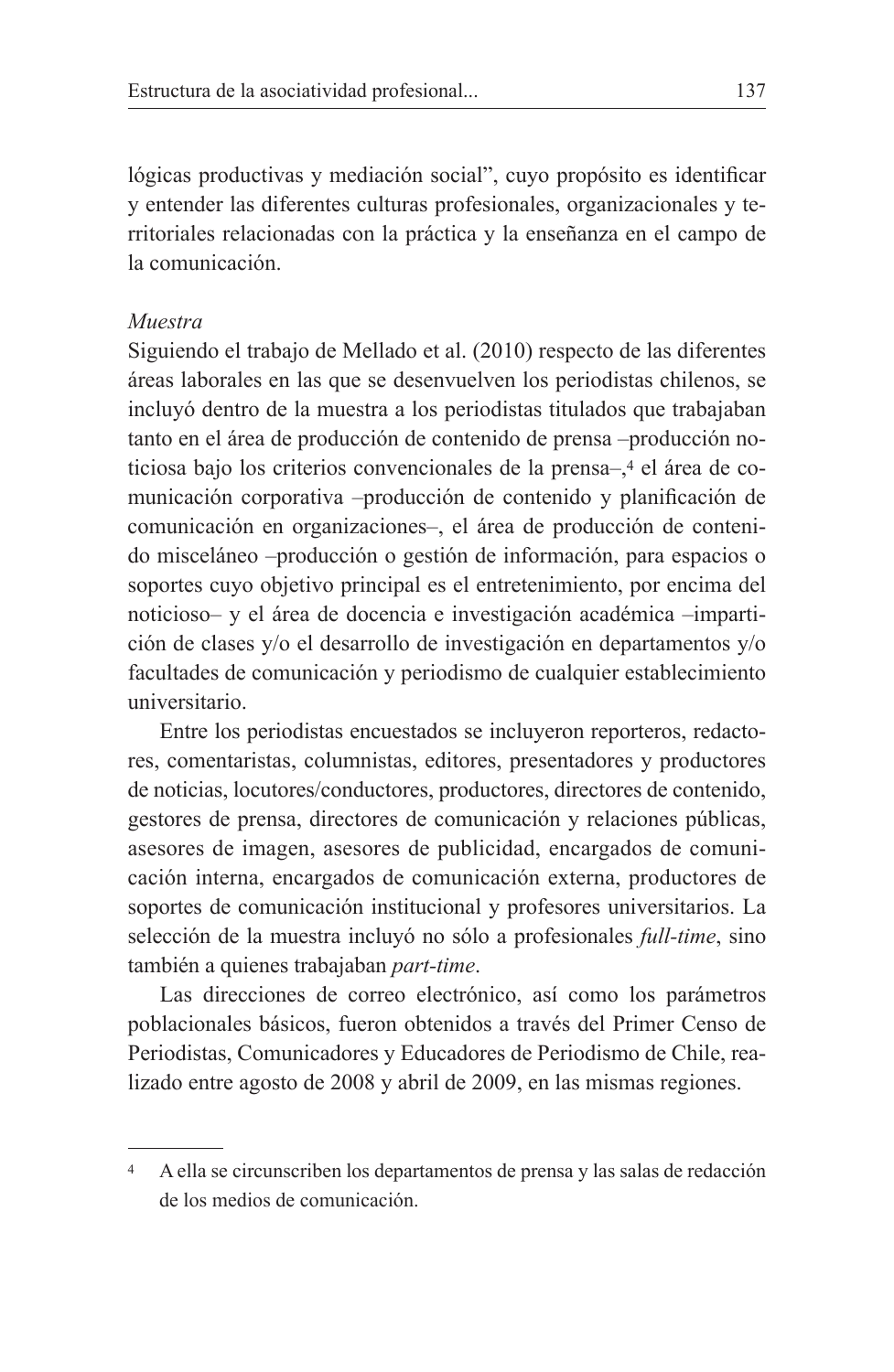#### Recolección de los datos

El cuestionario fue distribuido a toda la población de periodistas bajo estudio (N=3888), y se aplicó de manera *online* durante un periodo de cinco semanas, entre noviembre y diciembre de 2009.

El equipo investigador invitó a la población a participar mediante un correo informativo. Cuatro días después se envió un segundo correo con el link a la encuesta y las instrucciones para responderla en el momento que ellos desearan, utilizando cualquier computador con acceso a Internet.

Antes de comenzar con las preguntas, las instrucciones señalaban que, en caso de tener más de un trabajo en el área, el periodista debía responder considerando su plaza laboral más importante, de modo que la tasa de respuesta pudiese ser monitoreada a través de la base de datos del censo, disminuyendo problemas de sesgo.

Los investigadores esperaron dos semanas antes de enviar el primer correo de seguimiento para recordar a aquéllos que aún no habían completado el cuestionario. Durante las tres semanas siguientes, se envió un segundo, tercer y cuarto correo a fin de incrementar la tasa de respuesta. Luego del cuarto correo recordatorio, se completó un total de 1,252 cuestionarios válidos, alcanzando una tasa de respuesta de 32.2%.

#### **RESULTADOS**

#### Factores que explican la asociatividad

En este apartado se aborda el primer objetivo del trabajo: conocer qué factores explican la colegiatura de los periodistas chilenos. La variable dependiente "colegiatura" fue medida en una escala dicotómica  $(si=18.4\%; no=81.6\%)$ . A efectos de conocer sus factores condicionantes, se realizó un análisis de regresión logística binaria, utilizando 15 variables independientes agrupadas en cuatro bloques. Dichas variables incluyen características básicas de los profesionales, atributos objetivos y subjetivos del trabajo, área laboral, así como la región de procedencia de los encuestados

• Características personales. Entre ellas se introdujeron las variables sexo  $(48.9\%$  masculino; 51.1% femenino), edad  $(M=35.9)$ ;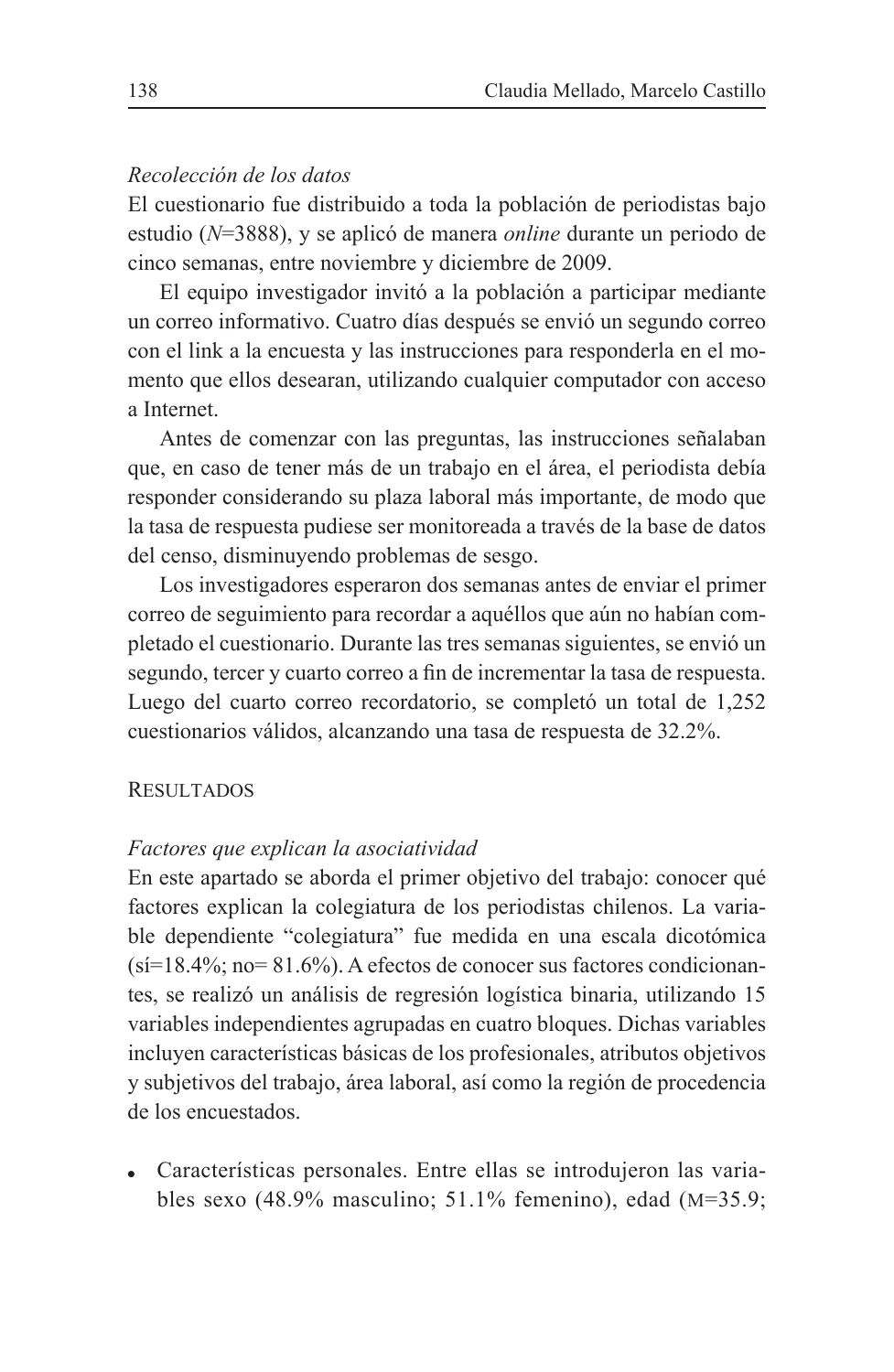DS=9.57), y número de años de permanencia en el sistema educativo (M=16.6; DS=1.05). También se midió la ideología política de los profesionales, en una escala de 7 puntos, donde 1 es izquierda y 7 derecha ( $M=3.3$ ;  $DS=1.51$ ).

- Factores objetivos y subjetivos del trabajo. Como elementos objetivos se consideró la condición contractual del periodista (85.3% con contrato; 14.7% sin contrato), la ocupación o no de un puesto jerárquico (42.2% sí), los años de experiencia profesional ( $M=13.09$ ;  $SD=7.62$ ) y el salario (63.2%, menos de 1 millón de pesos).
- Dentro de los factores subjetivos del trabajo del periodista, el cues- $\bullet$ tionario incluyó 16 ítems vinculados a características deseadas de un trabajo, basados en el trabajo de McLeod y Hawley (1964). A los respondientes se les solicitó rankear, en una escala de 5 puntos, qué tan importante eran dichas características para ellos.
- Utilizando los resultados de un Análisis de Componentes Principales (PCA, por sus siglas en inglés) con rotación Varimax, dichos items pudieron ser agrupados en tres dimensiones<sup>5</sup> que en conjunto explican 52.1% de la varianza. La adecuación de la muestra fue verificada con el test Kaiser-Meyer-Olkin (KMO) = 0.82. El test de esfericidad de Bartlett ( $\chi$ <sup>2=3731.024</sup>, gl=66, p<.001), indicó que la correlación entre los ítems era lo suficientemente larga para un PCA. Cada componente extraído por el modelo tenía valores propios mayores a uno. En todos los casos, ítems con una carga factorial superior a .50 fueron retenidos.
- La importancia que los profesionales le dan a las relaciones humanas y al clima laboral en su trabajo es el componente principal, explicando 17.7% de la varianza ( $\alpha$ =.77). Esta dimensión hace referencia a la forma en que los pares y jefes aportan y apoyan al otro en su trabajo cotidiano, y refuerzan sus capacidades ( $M=4.40$ ,  $DS=.638$ ). Los ítems que cargan en el segundo componente explican 17.6% de la varianza total y puede ser llamado de importancia dada a la función social de la profesión ( $\alpha$ =.69; M=4.19, DS=.599). La importancia otorgada a las condiciones laborales son el tercer componente, explicando 16.8% de

<sup>&</sup>lt;sup>5</sup> Cuatro de los 16 ítems medidos fueron excluidos del modelo porque no cargaban claramente con ninguna de las dimensiones encontradas.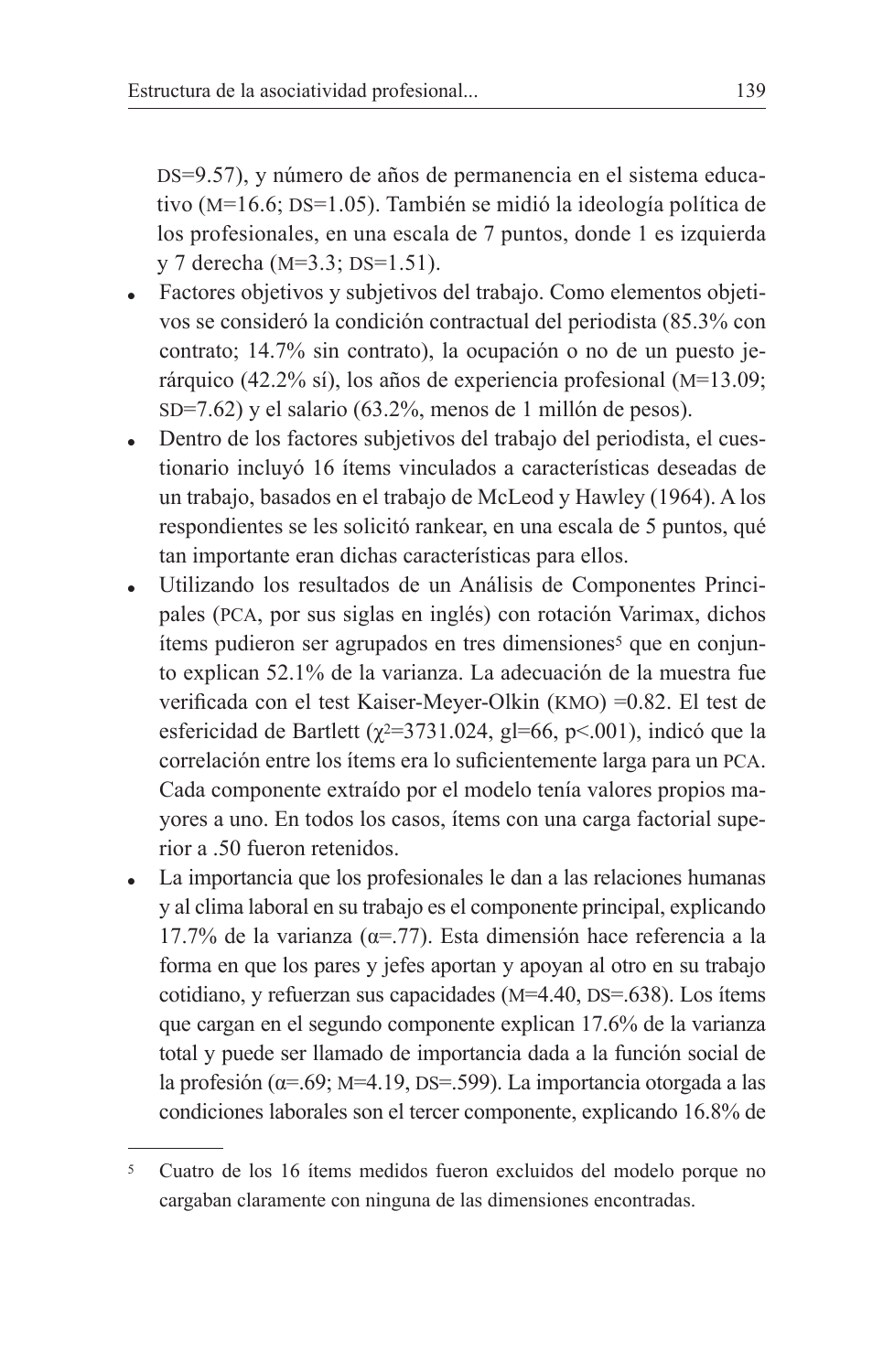la varianza ( $\alpha$ =.65). Esta dimensión incluye aspectos como el salario v la seguridad laboral  $(M=4.27; DS=.534)$ .

- El nivel de satisfacción laboral general de los periodistas fue medido en una escala de 5 puntos donde 1 es muy insatisfecho y 5, muy satisfecho (M=3.57; DS=.937). La satisfacción con la formación profesional (M=2.84; DS=.735), en tanto, fue medida en una escala de cinco puntos donde 1 es muy mala y 5, muy buena.
- Variables contextuales: el Área laboral fue categorizada en "medios"  $\bullet$ de comunicación informativos" (38.7%), "contenido misceláneo"<sup>7</sup>  $(9.7\%)$ , corporativo<sup>8</sup> (40.8%) y docencia/investigación"<sup>9</sup> (11.1%). La variable dicotómica región, en tanto, clasifica a los periodistas en dos grupos: quienes trabajan en la capital  $(69.7%)$  y quienes ejercen en regiones provinciales  $(30.3\%)$ .
- El test Hosmer-Lomesshow indicó una buena bondad de ajuste del modelo completo ( $x^2=6.260$ ; gl=8; p: .618). La exactitud de clasificación para el modelo final fue de 85.8%.

Los resultados muestran que variables sociodemográficas, así como características objetivas del trabajo y el factor geopolítico, tienen efectos significativos en la decisión de los profesionales de estar o no inscrito en el Colegio de Periodistas.

De acuerdo al modelo, a mayor edad, mayor experiencia profesional y mayor cercanía a la izquierda política, y existen más probabilidades de que el periodista se encuentre colegiado.

- Producción o gestión de información, para espacios o soportes cuyo objeti- $7\overline{ }$ vo principal es el entretenimiento, por sobre el noticioso.
- 8 Producción de contenido institucional y planificación en comunicación. Esto es, el ejercicio de diseño de un programa de comunicación institucional en su nivel conceptual, así como la producción o gestión operativa de productos derivados de un programa de comunicación.
- $\boldsymbol{9}$ Clases y/o el desarrollo de investigación en departamentos y/o facultades de comunicación y periodismo de cualquier establecimiento universitario.

<sup>6</sup> Producción noticiosa bajo los criterios convencionales de la prensa. A ella se circunscriben los departamentos de prensa y las salas de redacción de los medios de comunicación.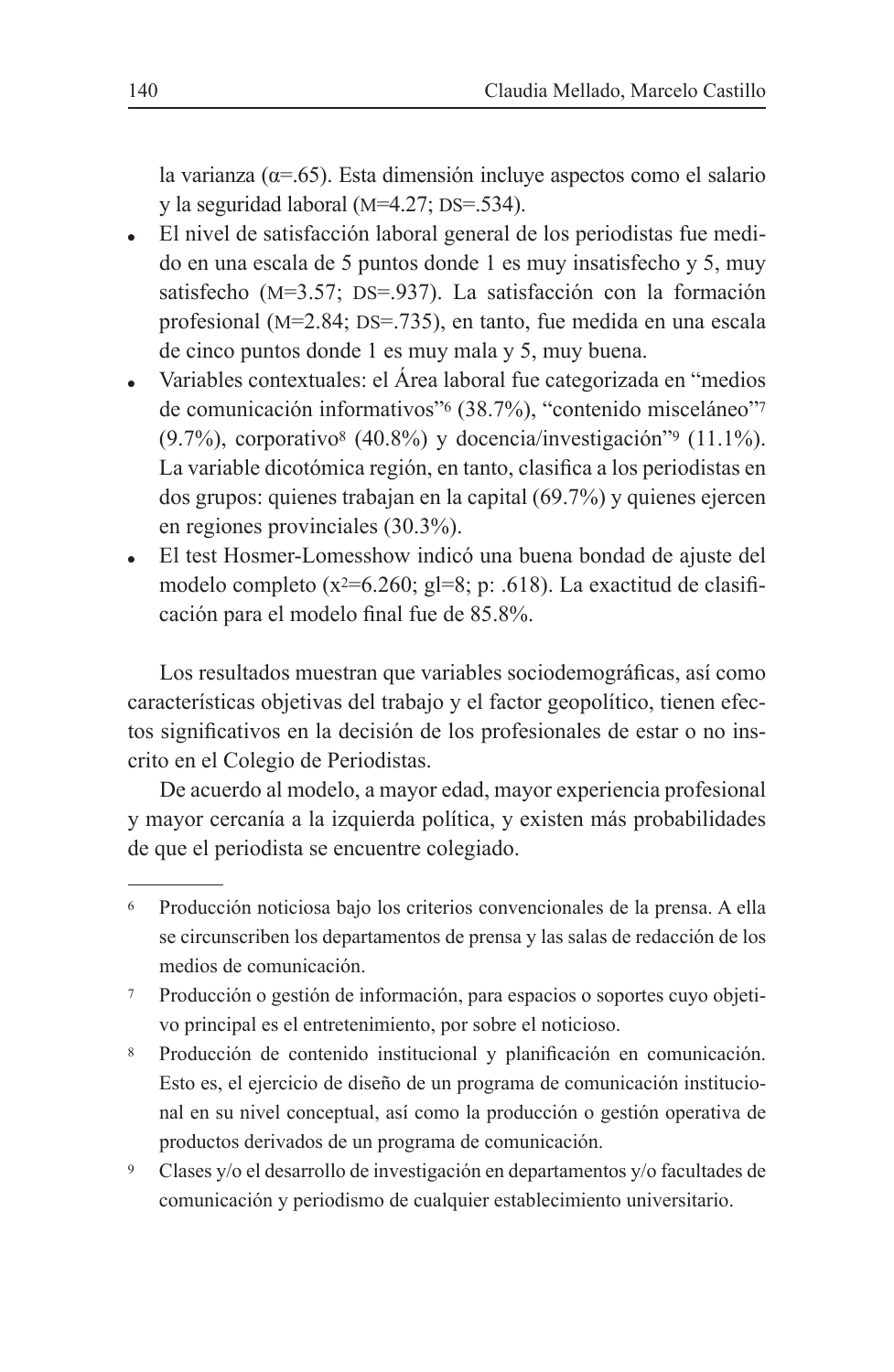Varias explicaciones posibles surgen a raíz de este resultado. Por un lado, los periodistas mayores y con mayor experiencia profesional, pueden haber entrado a la organización cuando esta tenía muchas más potestades, poder y visibilidad dentro de la actividad periodística y la sociedad en general, y luego no haberse retirado de la organización. En efecto, los periodistas de mayor edad responden a una cultura de asociatividad fuertemente instalada en Chile durante los años sesenta. setenta y ochenta, pero que se debilitó a partir del restablecimiento de la democracia

Los periodistas más jóvenes y que se han incorporado al mundo del trabajo en años recientes, en cambio, pueden ser más reacios a participar de la organización, pues se han formado en una cultura crecientemente individualista y competitiva.

Por otra parte, el Colegio de Periodistas ha sido, desde sus inicios, una institución altamente politizada. En sus orígenes se enfrentaron al interior del Colegio representantes de la izquierda y de la derecha política, buscando protagonismo y el control de la entidad. Desde los años ochenta en adelante, cuando la colegiatura dejó de ser obligatoria, los últimos abandonaron los puestos directivos del Colegio, aspecto altamente vinculado a las imposiciones neoliberales y de libre mercado que han mermado las condiciones del periodismo alrededor del mundo. De allí que tenga sentido que los periodistas más cercanos a la izquierda política, tengan mayor aproximación con el sentir del Colegio, y se incorporen a ella por una afinidad ideológica.

Así mismo, no poseer cargos jerárquicos dentro de la organización donde se trabaja, y vivir en regiones casi duplica las probabilidades de que el periodista esté colegiado. Posiblemente, quienes están más lejos de la capital y de donde se reúne el mayor núcleo de periodistas del país, pueden sentir con mayor fuerza el valor de conexión y pertenencia a la realidad profesional, colegiándose en la entidad. En estos casos, el Colegio podría ser para ellos una buena opción para establecer redes e iniciar emprendimientos, papel que probablemente en la región Metropolitana sea menos relevante. En la misma línea, quienes no han logrado un espacio de poder formal mayor dentro de sus organizaciones, pueden acudir al colegio como una instancia de validación y socialización con sus pares.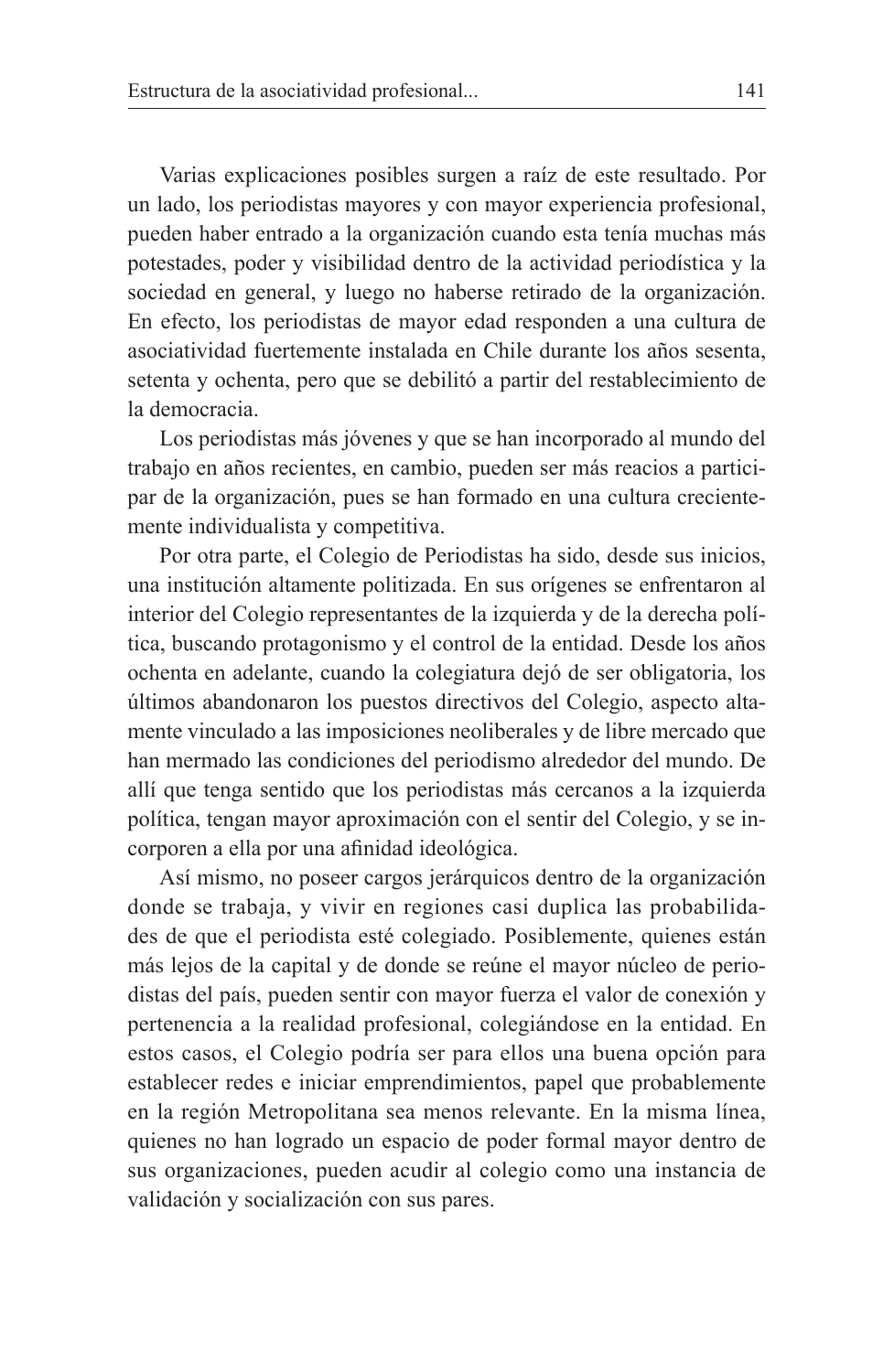Sexo, nivel de estudios, relación contractual y el área ocupacional de desempeño de los profesionales, no tienen efectos significativos en la acción de colegiarse o no. Estos resultados indican que las brechas de género que actualmente existen dentro de la profesión, los niveles de especialización - y con ello de pertenencia a núcleos más selectos-, la estabilidad laboral y la ocupación profesional que desarrollan, no logran influenciar el comportamiento de los periodistas hacia la colegiatura. Paralelamente, factores subjetivos percibidos por los profesionales respecto de su trabajo, tales como la importancia dada al ambiente laboral, a las condiciones laborales y a la función social del periodismo, los niveles de satisfacción laboral general, de satisfacción con la formación universitaria recibida, y el área laboral de desempeño, tampoco resultan ser factores significativos en la predicción de asociación de los periodistas chilenos al Colegio de Periodistas.

|                                                                                      |         | TABLA 1                             |                 |       |
|--------------------------------------------------------------------------------------|---------|-------------------------------------|-----------------|-------|
|                                                                                      |         | MODELO PREDICTIVO DE LA COLEGIATURA |                 |       |
|                                                                                      |         |                                     |                 |       |
|                                                                                      |         | Error                               | P               | Odds  |
| Variables predictoras                                                                | Beta    | estándar                            | (significancia) | Ratio |
| $Sexo(1 = femenino)$                                                                 | $-.195$ | .207                                | .346            | .823  |
| $0=$ masculino) a                                                                    |         |                                     |                 |       |
| Edad                                                                                 | .087    | .017                                | .000            | 1.090 |
| Orientación política                                                                 | $-.231$ | .074                                | .002            | .793  |
| Años completos de<br>estudio                                                         | .161    | .102                                | .115            | 1.175 |
| Nivel jerárquico<br>$(1 = \text{s}i; 0 = \text{no})$ a                               | $-.547$ | .231                                | .018            | 1.979 |
| Experiencia profesional                                                              | .269    | .128                                | .036            | 1.309 |
| Salario                                                                              | .255    | .096                                | .098            | 0.790 |
| Relación contractual<br>$(1 = \text{con} \text{contrast})$ ; $0 = \sin$<br>contrato) | 346     | .171                                | .059            | 1.113 |
| Importancia dada al<br>clima laboral y ambiente<br>de trabajo                        | $-.072$ | .173                                | .680            | .931  |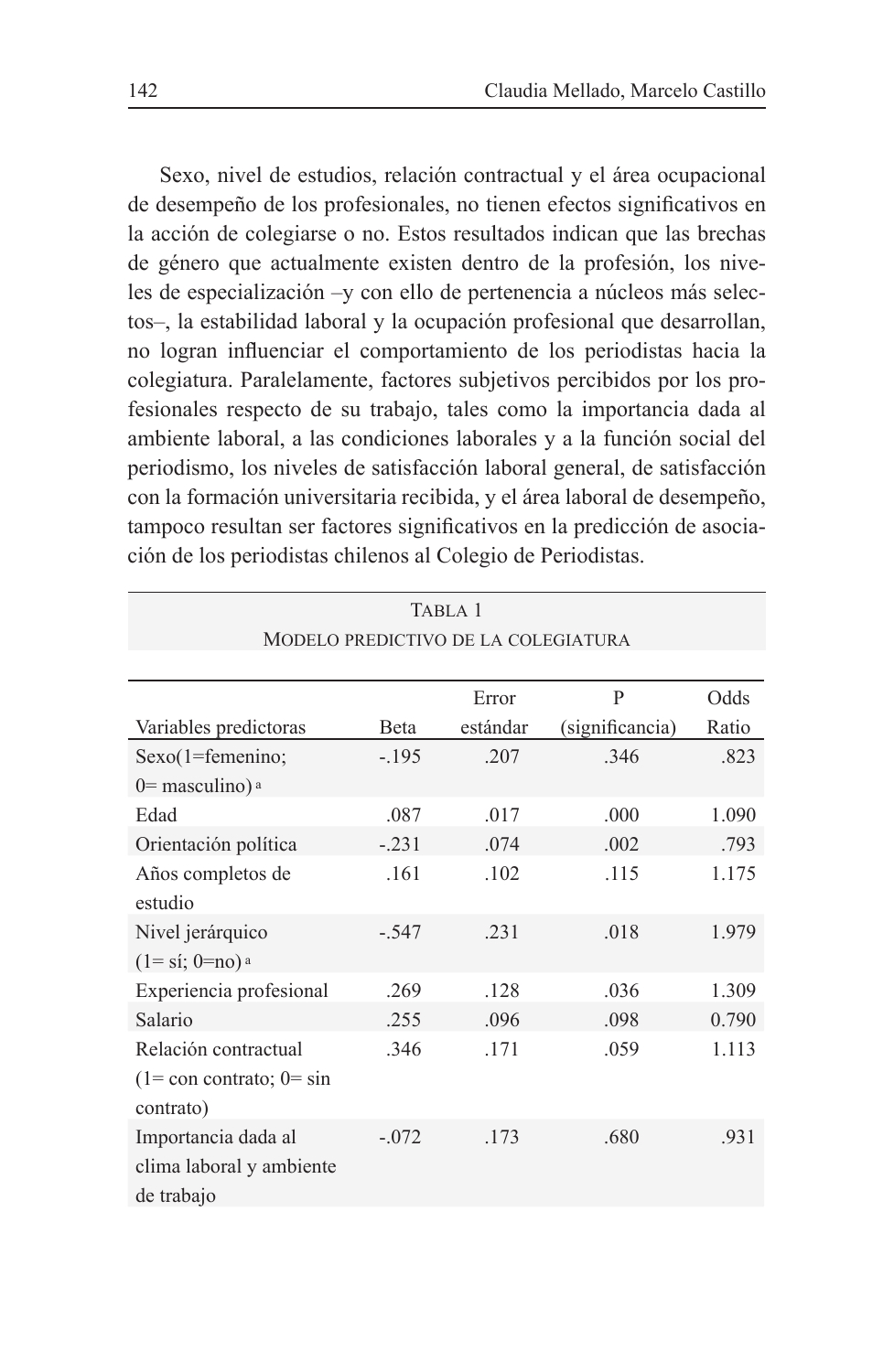|                                |         | Error    | P               | Odds  |
|--------------------------------|---------|----------|-----------------|-------|
| Variables predictoras          | Beta    | estándar | (significancia) | Ratio |
| Importancia dada a             | .295    | .188     | .116            | 1.343 |
| la función social del          |         |          |                 |       |
| periodismo                     |         |          |                 |       |
| Importancia dada a las         | $-.003$ | .215     | .991            | .997  |
| condiciones laborales          |         |          |                 |       |
| Satisfacción profesional       | $-.027$ | .113     | .814            | .974  |
| general                        |         |          |                 |       |
| Satisfacción con la            | .046    | .120     | .700            | 1.047 |
| formación profesional          |         |          |                 |       |
| Área laboral                   |         |          |                 |       |
| Prensa                         | .546    | .397     | .169            | 1.726 |
| Misceláneo                     | $-.254$ | .589     | .667            | .776  |
| Corporativo                    | .275    | .363     | .448            | 1.317 |
| Lugar de residencia            | $-915$  | .231     | .000            | 1.901 |
| $(1 =$ capital; $0 =$ regiones |         |          |                 |       |
| provinciales)                  |         |          |                 |       |

#### Satisfacción con el Colegio de Periodistas

Dentro del grupo de periodistas que se encontraba adscrito al Colegio de Periodistas de Chile ( $n=228$ ), se quiso medir la percepción y niveles de satisfacción que éstos tenían con dicha entidad. Específicamente, se incluyeron cuatro ítems vinculados a diferentes ámbitos de acción de la entidad gremial, medidos en una escala de 5 puntos, donde 1 correspondía a muy insatisfecho, y 5 a muy satisfecho. A efectos de tener una apreciación global de dicha percepción, los cuatro ítems fueron después convertidos en una escala de satisfacción respecto del Colegio de Periodistas ( $\alpha$ =.888).

Los datos muestran, en general, una insatisfacción por parte de los periodistas y comunicadores chilenos con el actuar de la entidad (M=2.35, DS=.899), sobre todo en función del esfuerzo del Colegio por crear una imagen más positiva de la profesión (M=2.27; SD=1.12), y por relacionarse y apoyar la misión de las escuelas de periodismo  $(M=2.18; DS=1.00).$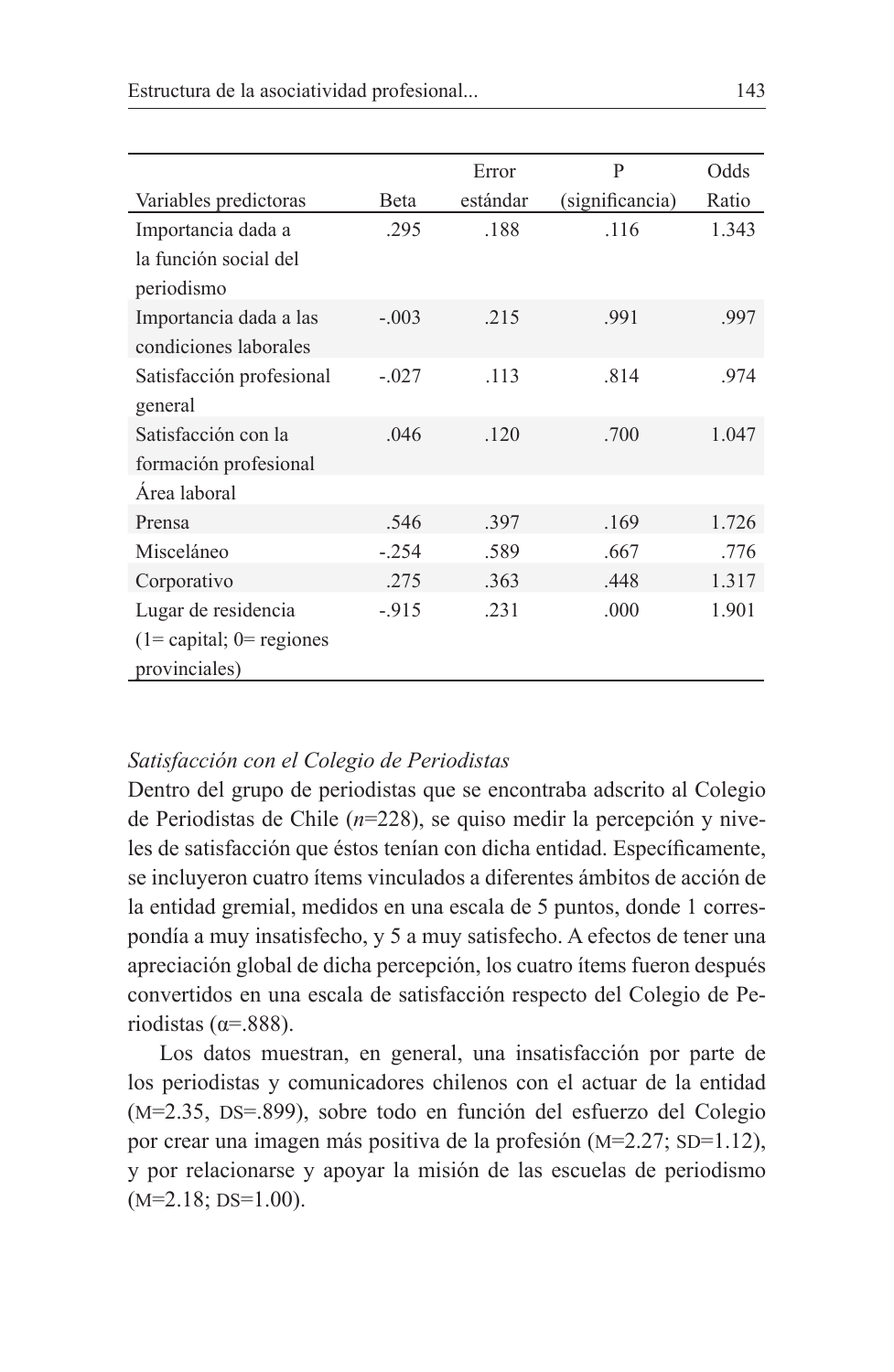Sin embargo, los resultados arrojan diferencias significativas en los niveles de insatisfacción de los distintos grupos profesionales involucrados en el estudio (F=3.121, gl=3, p=.026,  $n^{2}$ =.015). En efecto, son los periodistas misceláneos los que, comparativamente, mejor impresión tienen del esfuerzo del Colegio por informarlo de sus actividades y planes (F=2.438, gl=3, p=.041,  $n^{2}$ =.011), por crear una imagen más positiva de la profesión (F=5.100, gl=3, p=.002,  $n^2$ =.023), y por influir en la legislación nacional y regular favorablemente sobre la profesión  $(F=4.008, g=3, p=.008, \eta^2=.018)$ .

Así mismo, son los periodistas misceláneos los que tienen la mejor impresión respecto de las facilidades que la entidad les da para interactuar con otros miembros ( $F=2.804$ ,  $g=3$ ,  $p=.039$ ,  $n^2=.013$ ). El tamaño de los efectos es, no obstante, muy pequeño.

#### **CONCLUSIÓN**

Este estudio analizó la asociatividad profesional entre los periodistas chilenos; específicamente, los factores individuales y contextuales que inciden en la pertenencia al Colegio de Periodistas. Considerando la crisis profesional y laboral que viven los profesionales de la comunicación en Latinoamérica y específicamente en Chile, quisimos conocer qué razones determinaban el que un periodista titulado en alguna escuela o facultad de periodismo y comunicación del país, decidiera colegiarse a la organización reconocida formalmente por la ley –a pesar de ser una instancia voluntaria-como la que reúne a estos profesionales.

Paralelamente también se quiso indagar en mayor profundidad respecto de los niveles de satisfacción con el actuar interno y externo de la entidad

En primer lugar, los resultados muestran que la decisión de colegiarse por parte de los periodistas chilenos, no se produce por factores subjetivos como los niveles de satisfacción que tengan con aspectos laborales y profesionales de su vida cotidiana; lo más probable, porque saben que la entidad no posee las herramientas para mejorar su situación actual

En ese sentido, se aprecia una vinculación más romántica e idealista con la entidad, más vinculada a factores histórico-ideológicos. En efec-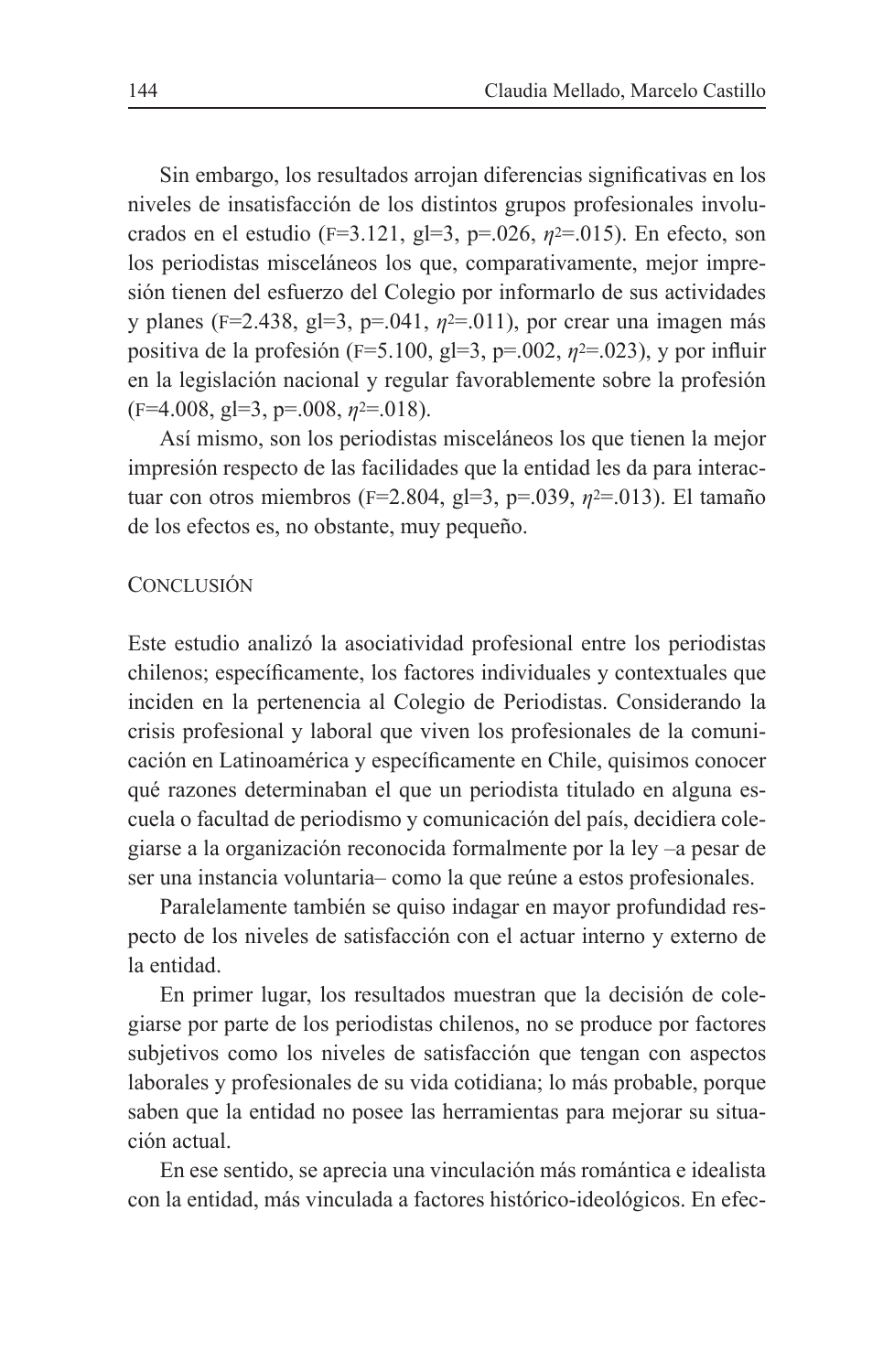|                                                                                                       |           | TABLA <sub>2</sub> |                                              |       |                 |                                               |       |               |                                                                      |       |                  |                                                    |
|-------------------------------------------------------------------------------------------------------|-----------|--------------------|----------------------------------------------|-------|-----------------|-----------------------------------------------|-------|---------------|----------------------------------------------------------------------|-------|------------------|----------------------------------------------------|
| Satisfacción de los profesionales de la comunicación con el colegio de periodístas según área laboral |           |                    |                                              |       |                 |                                               |       |               |                                                                      |       |                  |                                                    |
|                                                                                                       |           |                    |                                              |       |                 |                                               |       |               |                                                                      |       |                  |                                                    |
|                                                                                                       |           |                    | Medios de comuni-                            |       | Contenido       |                                               |       | Docencia      |                                                                      |       | Sector           |                                                    |
|                                                                                                       |           |                    | cación informativos                          |       | misceláneo      |                                               |       |               |                                                                      |       | corporativo/RRPP |                                                    |
|                                                                                                       | Media     | SG                 | oqoaysiyes Anu<br>$\alpha$ applying $\alpha$ | Media | SG              | oqoaysiyes Anui<br>$\alpha$ applying $\alpha$ | Media | SG            | oqoaysiyes Anui<br>$\frac{1}{2}$ and $\frac{1}{2}$ and $\frac{1}{2}$ | Media | SG               | oqoaysiyes Anui<br>$\frac{1}{2}$ and $\frac{1}{2}$ |
| Index Percepción del Colegio de Periodistas ( $F = 3.121$ , gl=3,                                     | 2.39      | 917                | $\ddot{\circ}$                               | 3.22  | 211             | $\ddot{0}$ .                                  | 2.44  | 893           | $\ddot{\circ}$                                                       | 2.33  | 928              |                                                    |
| $p=.026, \eta^2=015$                                                                                  |           |                    |                                              |       |                 |                                               |       |               |                                                                      |       |                  |                                                    |
| 1. El esfuerzo del Colegio por mantenerlo informado de sus acti-                                      | 2.55 1.11 |                    | 1.3                                          | 3.22  | .972            | 0.0                                           |       | 2.56 1.09     | 3.0                                                                  | 2.39  | 1.13             | 2.8                                                |
| vidades y planes (F = 2.438, gl=3, p= .041, $n^2$ =.011)                                              |           |                    |                                              |       |                 |                                               |       |               |                                                                      |       |                  |                                                    |
| 2. Las facilidades que el Colegio le da para interactuar con otros                                    | 2.39 1.00 |                    | 0.0                                          | 3.11  | .782            | 0.0                                           | 2.56  | 1.05          | 0.8                                                                  | 2.36  | 993              | 1.4                                                |
| miembros (F = 2.804, gl=3, p= .039, $\eta$ <sup>2</sup> =.013)                                        |           |                    |                                              |       |                 |                                               |       |               |                                                                      |       |                  |                                                    |
| 3. El esfuerzo del Colegio por crear una imagen más positiva de                                       | 2.30 1.18 |                    | 2.6                                          | 3.78  | $\overline{41}$ | 0.0                                           | 2.31  | 1.14          | 2.2                                                                  | 2.28  | 1.14             | 3.8                                                |
| la profesión (F = 5.100, gl=3, p= .002, $\eta$ <sup>2</sup> =.023)                                    |           |                    |                                              |       |                 |                                               |       |               |                                                                      |       |                  |                                                    |
| 4. El esfuerzo del Colegio por influir en la legislación nacional                                     | 2.73      | 1.17               | 3.9                                          | 3.22  | 1.09            | $\Xi$                                         | 2.56  | $\Box$        | 3.7                                                                  | 2.38  | 1.10             | $\overline{3.1}$                                   |
| y regular favorablemente sobre la profesión (F = 4.008, gl=3,                                         |           |                    |                                              |       |                 |                                               |       |               |                                                                      |       |                  |                                                    |
| $p=.008$ , $n=0.018$ )                                                                                |           |                    |                                              |       |                 |                                               |       |               |                                                                      |       |                  |                                                    |
| 5. El esfuerzo del Colegio por relacionarse y apoyar la misión de                                     | 2.03 .986 |                    | 0.0                                          | 2.78  | .833            | 0.0                                           |       | 2.16 .995 1.5 |                                                                      | 2.25  | 1.02             | $\frac{1}{2}$                                      |
| las escuelas de periodismo (F = 2.095, gl=3, p= .100, $n^{2}$ =.010)                                  |           |                    |                                              |       |                 |                                               |       |               |                                                                      |       |                  |                                                    |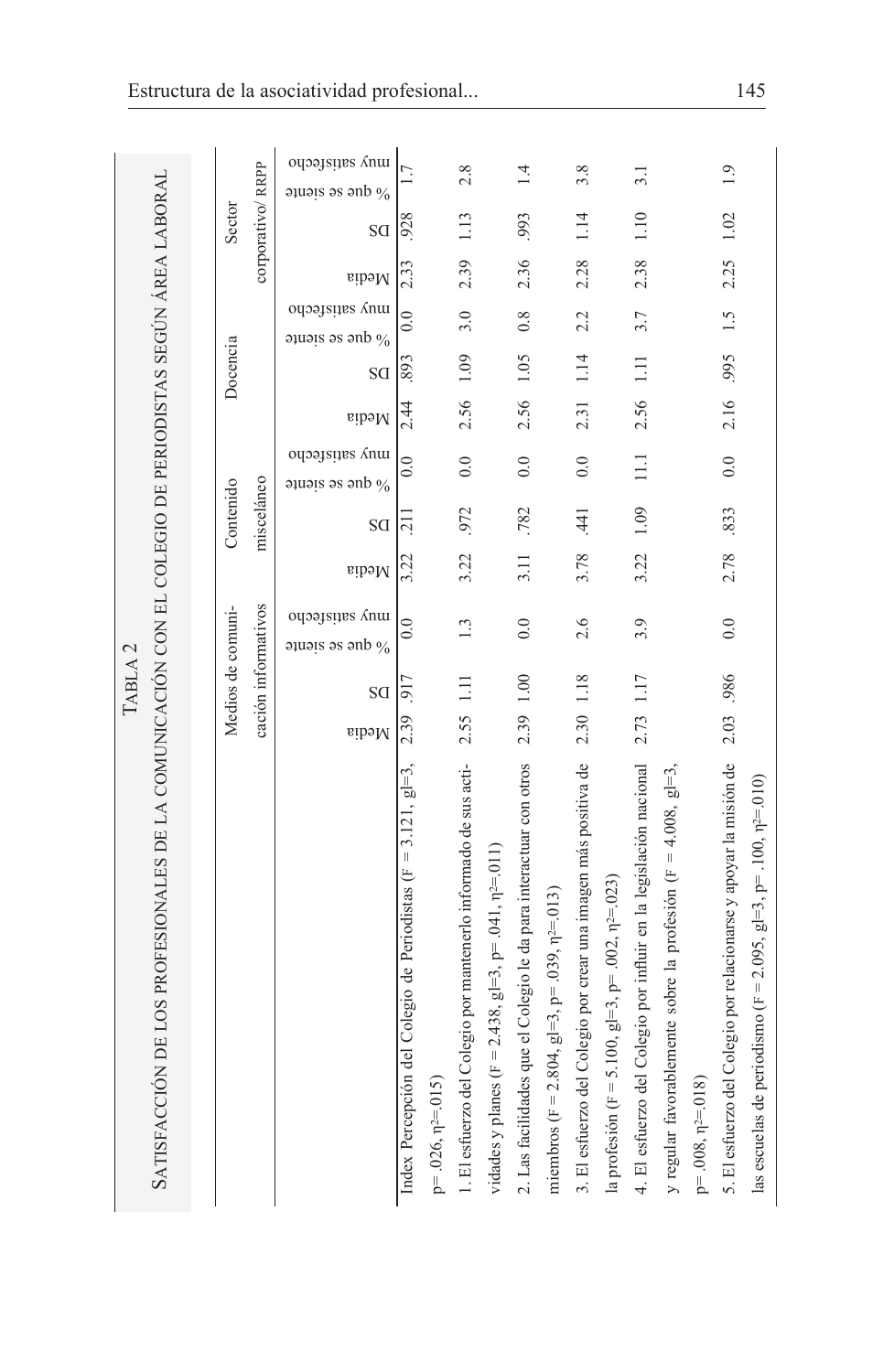to, la edad y la orientación política, resultan ser aspectos fundamentales a la hora de modelar la asociatividad de este grupo profesional.

Así mismo, los elementos objetivos que influencian la colegiatura -años de experiencia en el campo y jerarquía-no se relacionan con una obtención de beneficio económico, laboral o material, sino más bien con un beneficio más vinculado al rescate de un espacio de validación y de identificación dentro del colectivo.

Por su parte, los resultados revelan que el área ocupacional donde el periodista se desempeña no tiene efectos significativos en la colegiatura, y que el hecho de trabajar como relacionadores públicos, comunicadores corporativos y educadores no los aleja de la profesión, al menos en términos gremiales. Esta situación, no hace otra cosa que constatar la hibridez identitaria de quienes componen a este colectivo,

En segundo lugar, los resultados enseñan un importante nivel de insatisfacción entre los periodistas titulados del país, respecto del actuar del Colegio de Periodistas. Dos son los aspectos más criticados por los profesionales: su incapacidad para crear una mejor imagen del periodismo ante la sociedad, y su falta de vinculación y de compromiso en los aspectos formativos de la profesión.

Es importante recalcar que este estudio se efectuó sólo un par de años después de que el Colegio de Periodistas lanzó la campaña publicitaria "No seas un periodista frustrado", a través de radioemisoras de todo el país, en que se llamaba a los jóvenes a no estudiar periodismo, dada la deteriorada situación del mercado laboral para la profesión, lo que generó mucho malestar entre los profesionales y los educadores de periodismo del país. En este sentido, una posibilidad es que para muchos periodistas el actuar del Colegio haya desvalorizado la profesión ante la opinión pública, quitando legitimidad a las escuelas de periodismo, sin una propuesta alternativa que generar valor para la profesión y, precisamente, incentivar a la asociatividad de los miles de "periodistas frustrados".

Sin duda, los bajos niveles de asociatividad en el país reflejan la pérdida del sentido social y de confianza en las instituciones profesionales. En este sentido, se observa una desconfianza generalizada en la capacidad que la entidad colegiada tendría para renovarse, en vista de los cambios que hoy vive el periodismo. Así mismo, se aprecia una pérdida de credibilidad en las acciones que se pudieran liderar para el desa-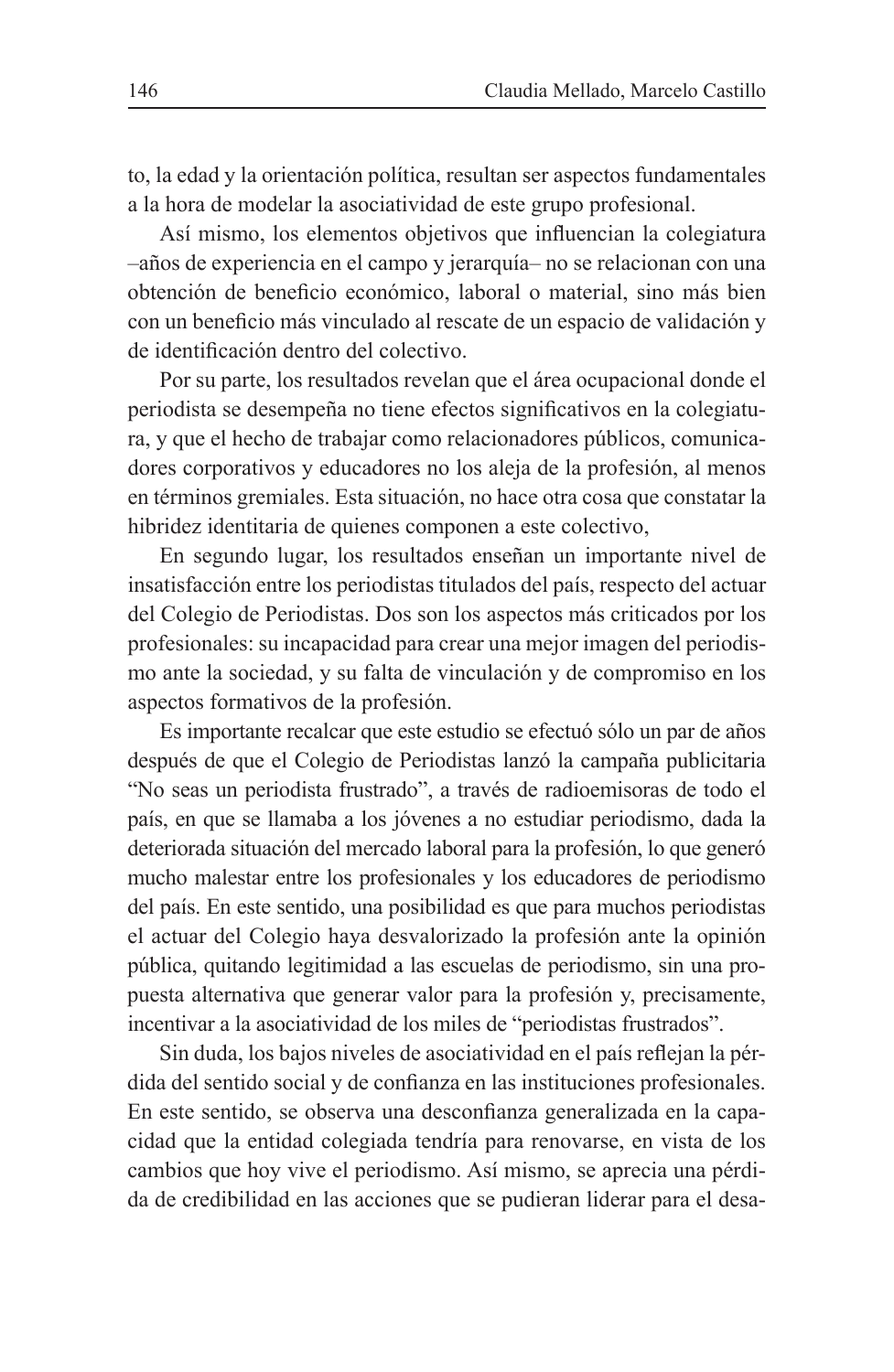rrollo de la profesión, el mejoramiento de las condiciones profesionales y la recuperación de su estatus como tal.

Esta situación abre la discusión en torno a acciones y estrategias específicas que la entidad pudiera diseñar y ejecutar para conseguir una mejor y mayor adhesión asociativa. Las opiniones entregadas por los encuestados evidencian, sin duda, que el Colegio de Periodistas es una organización que requiere de un nuevo enfoque para revitalizarse y empoderarse como órgano representativo de la profesión periodística. Desde un punto de vista generacional e ideológico es factible pensar que la falta de cambio en el enfoque programático de la entidad podría haber mermado sus posibilidades de llegar a una población cada vez más heterogénea, como lo son quienes componen a este grupo profesional.

Desde el punto de vista identitario, sin embargo, es posible que la excesiva apertura de la organización hacia ocupaciones distintas al periodismo esté ayudando a invisibilizar las diferencias que existen entre quienes trabajan en el campo de la comunicación, impidiendo su crecimiento y desarrollo sobre bases definidas.

La reposición de las facultades legales que los colegios profesionales tuvieron en el pasado -así como también el Estatuto del Periodista-que actualmente se discuten en el Congreso del país, pueden ser el corolario de un proceso de relegitimación de estas asociaciones. No obstante, parece poco probable que los parlamentarios se interesen en tramitar esos proyectos de ley, si no ven en las organizaciones de hoy entes efectivamente representativos de sus pares.

Por tanto, futuras indagaciones deben analizar los canales formales e informales que actualmente existen entre el Colegio, las escuelas de periodismo y los propios empleadores, a efectos de conocer en qué medida dichos estamentos intermedios dentro del campo del periodismo defienden los mismos esquemas, los mismos propósitos, y al mismo "tipo" de profesional.

#### **Bibliografía**

Aguirre, J. M. (1992). El perfil ocupacional de los periodistas de Caracas. Colección Ayakua, 1. Caracas, Venezuela: Universidad Católica Andrés Bello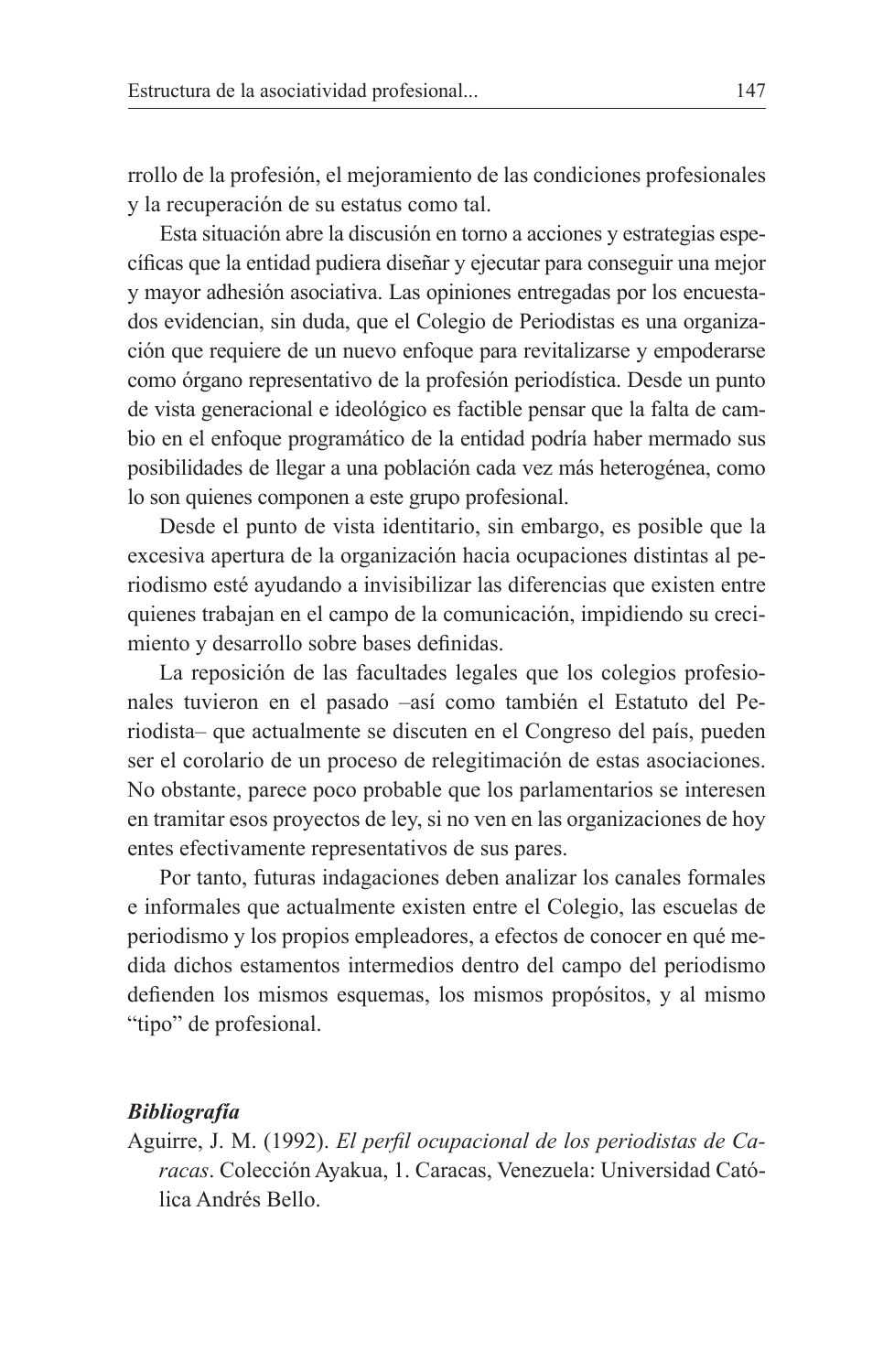- Benassini, C. (1994). Entre la rutina y la innovación: los egresados de nuestra carrera. México: Universidad Iberoamericana.
- Christians, C., Glasser, T., McQuail, D., Nordenstreng, K. & White, R. (2009). Normative theories of the media. Journalism in Democratic Societies. Chicago, EE.UU.: University of Illinois Press.
- Délano, M., Niklander, K. & Susacasa, P. (2007). Los periodistas recién titulados y el mercado laboral. Calidad en la Educación, 27, 205-234
- Deuze, M. (2005). What is journalism? Professional identity and ideology of journalists reconsidered. Journalism 6, (4), 442-464.
- Colegio de Periodistas de Chile (2002). Estatutos del Colegio de Periodistas 2002. Recuperado el 3 de mayo de 2011 de http://www. colegiodeperiodistas.cl/index.php?option=com content&view=arti cle&id=49&Itemid=2
- Felafacs-NCA. (2010). Situación del comunicador social en el mercado laboral. Paper presentado en la VI FELAFACS-NCA Conference. San Francisco, EE.UU. Recuperado el 1 de febrero de 2011 de http:// www.scribd.com/doc/48245518/Situacion-Laboral-del-Comunicador-Social-Diagnostico
- Freedom House. (2010). Informe sobre la situación de la libertad de expresión en la región andina 2010. Perú: Instituto de Defensa Legal de Perú.
- Gardner, M. A. (1985). Colegiación: Another way to control the press? En W.C. Soderlund & S. H. Surlin, (Eds.), Media in Latin American and the Caribbean: Domestic and international perspectives. (pp. 77-94). Ontario, Canadá: Ontario Cooperative Program in Latin American and Caribbean Studies.
- Garrison, B. & Goodsell, J. (1996). Professional news organizations in Latin America. En R. Cole (Ed.), Communication in Latin America. Journalism, mass media and society (pp. 51-63). Wilmington, EE.UU.: Scholarly Resources.
- Knudson, J. (1996). Licensing journalists in Latin America: An appraisal. Journalism & Mass Communication Quarterly, 73, (4), 878-889.
- McLeod, J. & Hawley, S. E. (1964). Professionalization among newsmen. Journalism Quarterly, 41: 529-538, 577.